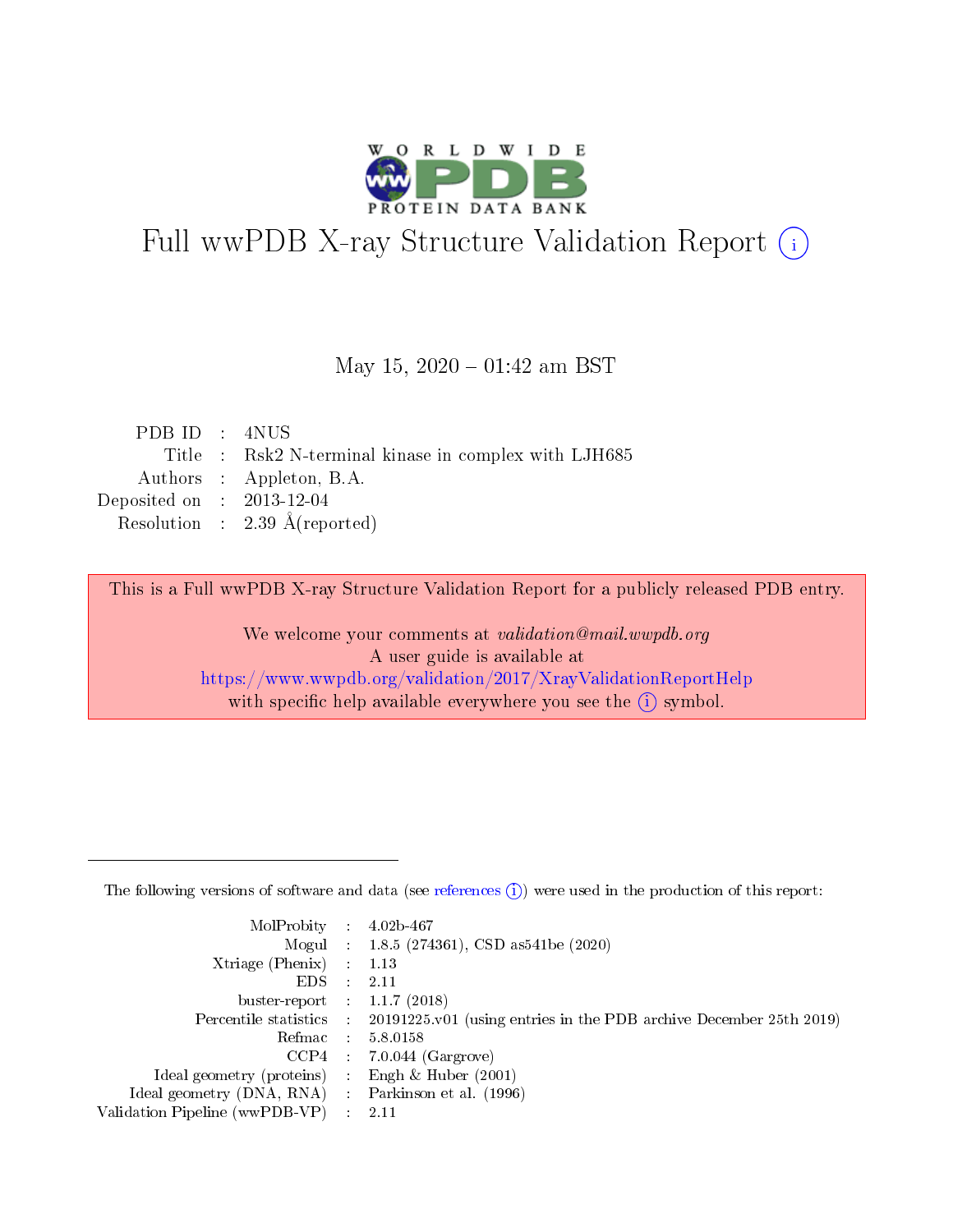# 1 [O](https://www.wwpdb.org/validation/2017/XrayValidationReportHelp#overall_quality)verall quality at a glance  $(i)$

The following experimental techniques were used to determine the structure: X-RAY DIFFRACTION

The reported resolution of this entry is 2.39 Å.

Percentile scores (ranging between 0-100) for global validation metrics of the entry are shown in the following graphic. The table shows the number of entries on which the scores are based.



| Metric                | Whole archive<br>$(\#\text{Entries})$ | <b>Similar resolution</b><br>$(\#\text{Entries}, \text{resolution range}(\text{\AA}))$ |
|-----------------------|---------------------------------------|----------------------------------------------------------------------------------------|
| $R_{free}$            | 130704                                | $3907(2.40-2.40)$                                                                      |
| Clashscore            | 141614                                | $4398(2.40-2.40)$                                                                      |
| Ramachandran outliers | 138981                                | $4318(2.40-2.40)$                                                                      |
| Sidechain outliers    | 138945                                | $4319(2.40-2.40)$                                                                      |
| RSRZ outliers         | 127900                                | $3811 (2.40 - 2.40)$                                                                   |

The table below summarises the geometric issues observed across the polymeric chains and their fit to the electron density. The red, orange, yellow and green segments on the lower bar indicate the fraction of residues that contain outliers for  $>=3, 2, 1$  and 0 types of geometric quality criteria respectively. A grey segment represents the fraction of residues that are not modelled. The numeric value for each fraction is indicated below the corresponding segment, with a dot representing fractions  $\epsilon=5\%$  The upper red bar (where present) indicates the fraction of residues that have poor fit to the electron density. The numeric value is given above the bar.

| Mol       | $\sim$ $\sim$<br>hain | Length     | Quality of chain |    |    |
|-----------|-----------------------|------------|------------------|----|----|
|           |                       |            | $2\%$            |    |    |
| <u>д.</u> | . .                   | າດາ<br>ں∠ں | 89%              | 5% | 7% |

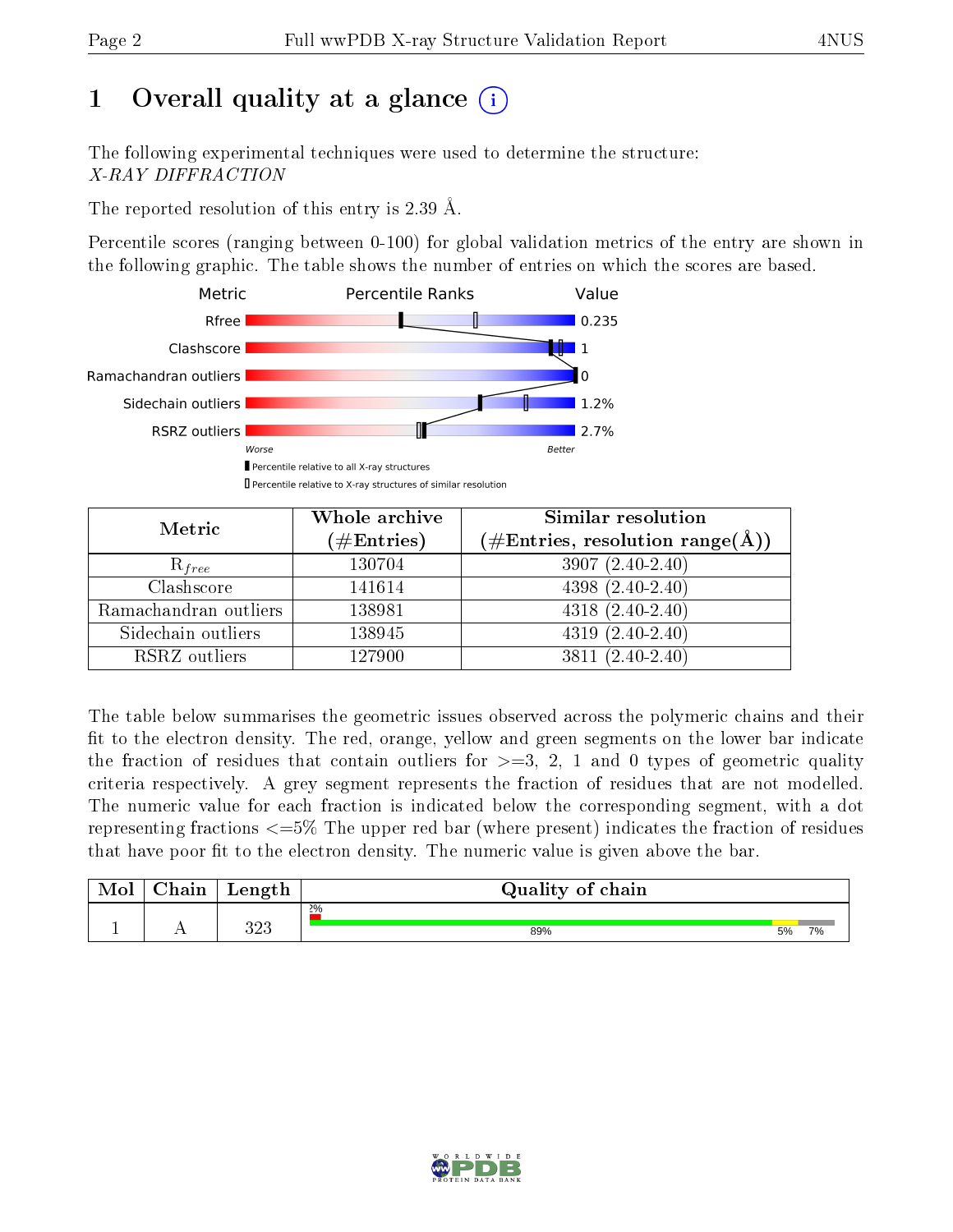# 2 Entry composition  $\left( \cdot \right)$

There are 3 unique types of molecules in this entry. The entry contains 2487 atoms, of which 0 are hydrogens and 0 are deuteriums.

In the tables below, the ZeroOcc column contains the number of atoms modelled with zero occupancy, the AltConf column contains the number of residues with at least one atom in alternate conformation and the Trace column contains the number of residues modelled with at most 2 atoms.

Molecule 1 is a protein called Ribosomal protein S6 kinase alpha-3.

| Mol | Chain | Residues | Atoms                |      |     |     |  | $\mid$ ZeroOcc $\mid$ AltConf $\mid$ Trace |  |
|-----|-------|----------|----------------------|------|-----|-----|--|--------------------------------------------|--|
|     |       | $301\,$  | $\rm{Total}$<br>2409 | 1557 | 410 | 43! |  |                                            |  |

There are 2 discrepancies between the modelled and reference sequences:

| Chain | Residue   Modelled | Actual                   | Comment        | Reference          |
|-------|--------------------|--------------------------|----------------|--------------------|
|       | GLY                |                          | EXPRESSION TAG | IINP P51812        |
|       | PRO                | $\overline{\phantom{0}}$ | EXPRESSION TAG | <b>IINP P51812</b> |

 Molecule 2 is 2,6-difluoro-4-{4-[4-(4-methylpiperazin-1-yl)phenyl]pyridin-3-yl}phenol (three-letter code: 2NK) (formula:  $C_{22}H_{21}F_2N_3O$ ).



| Mol | Chain   Residues ' | Atoms       |  |  |  | $ZeroOcc \mid AltConf \mid$ |  |
|-----|--------------------|-------------|--|--|--|-----------------------------|--|
|     |                    | Total C F N |  |  |  |                             |  |

• Molecule 3 is water.

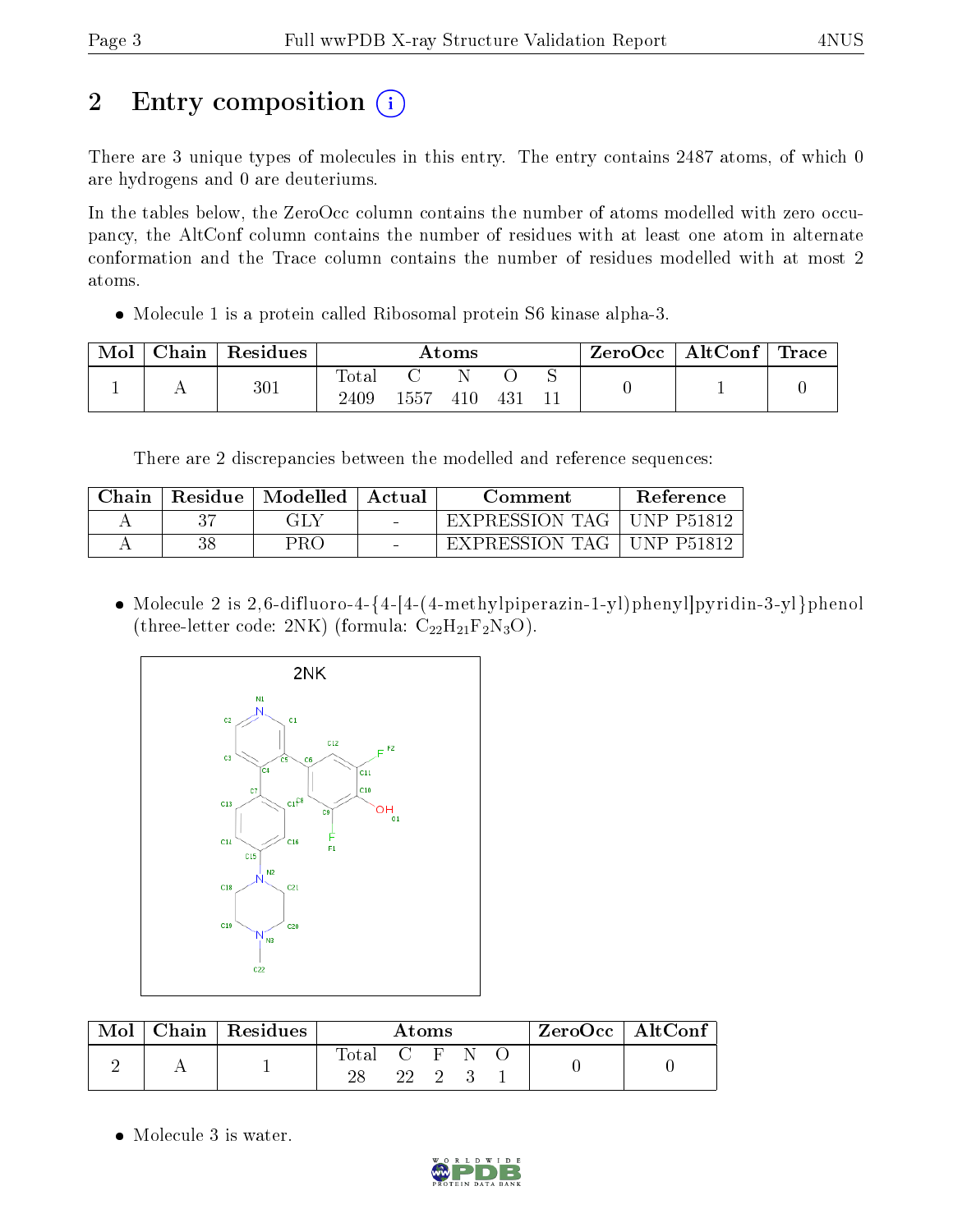|  | Mol   Chain   Residues | Atoms             | $\ $ ZeroOcc $\ $ AltConf |
|--|------------------------|-------------------|---------------------------|
|  | 50                     | Total<br>50<br>50 |                           |

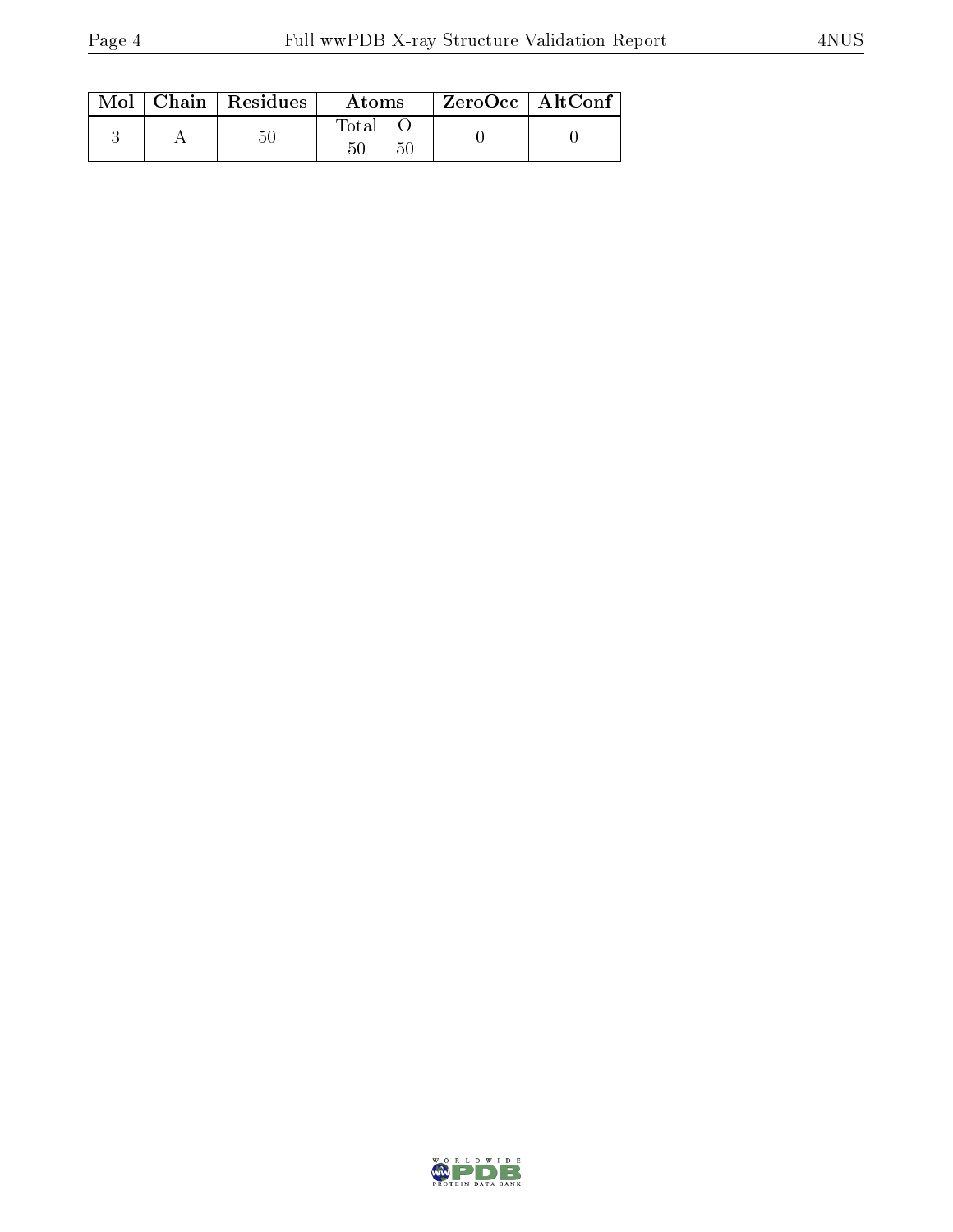## 3 Residue-property plots  $(i)$

These plots are drawn for all protein, RNA and DNA chains in the entry. The first graphic for a chain summarises the proportions of the various outlier classes displayed in the second graphic. The second graphic shows the sequence view annotated by issues in geometry and electron density. Residues are color-coded according to the number of geometric quality criteria for which they contain at least one outlier: green  $= 0$ , yellow  $= 1$ , orange  $= 2$  and red  $= 3$  or more. A red dot above a residue indicates a poor fit to the electron density (RSRZ  $> 2$ ). Stretches of 2 or more consecutive residues without any outlier are shown as a green connector. Residues present in the sample, but not in the model, are shown in grey.

• Molecule 1: Ribosomal protein S6 kinase alpha-3



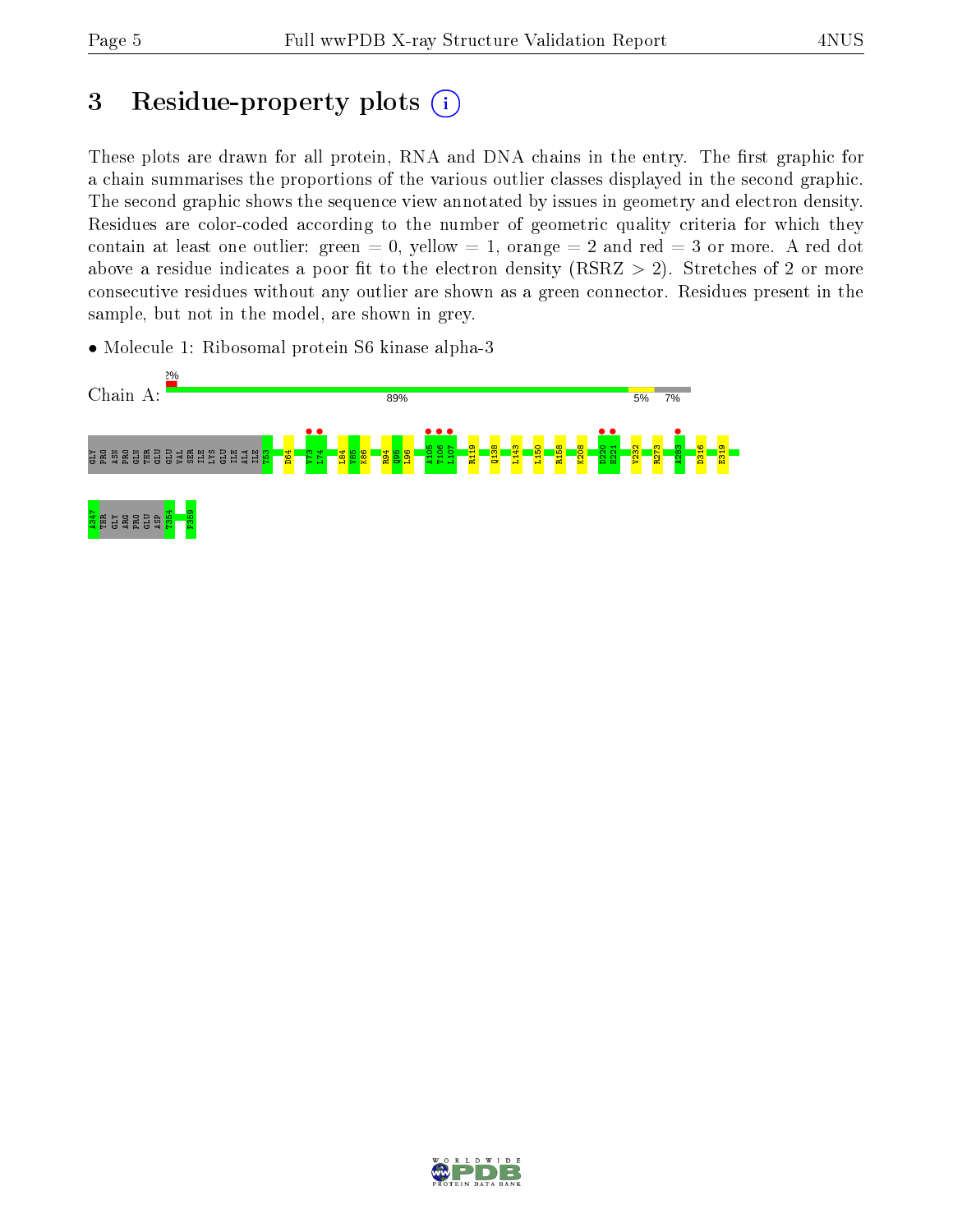## 4 Data and refinement statistics  $(i)$

| Property                                                         | Value                                            | Source     |
|------------------------------------------------------------------|--------------------------------------------------|------------|
| Space group                                                      | P 21 21 21                                       | Depositor  |
| Cell constants                                                   | $52.27\text{\AA}$ 62.81Å 117.24Å                 | Depositor  |
| a, b, c, $\alpha$ , $\beta$ , $\gamma$                           | $90.00^{\circ}$ $90.00^{\circ}$<br>$90.00^\circ$ |            |
| Resolution $(A)$                                                 | $-2.39$<br>47.74                                 | Depositor  |
|                                                                  | $42.86 - 2.39$                                   | <b>EDS</b> |
| $\%$ Data completeness                                           | $99.5(47.74-2.39)$                               | Depositor  |
| (in resolution range)                                            | 99.9 (42.86-2.39)                                | <b>EDS</b> |
| $R_{merge}$                                                      | 0.12                                             | Depositor  |
| $\mathrm{R}_{sym}$                                               | (Not available)                                  | Depositor  |
| $\langle I/\sigma(I) \rangle^{-1}$                               | $\sqrt{2.10 \text{ (at } 2.39\text{\AA})}$       | Xtriage    |
| Refinement program                                               | <b>BUSTER 2.11.4</b>                             | Depositor  |
|                                                                  | 0.189, 0.231                                     | Depositor  |
| $R, R_{free}$                                                    | $0.195$ ,<br>0.235                               | DCC        |
| $R_{free}$ test set                                              | $\overline{764}$ reflections $(4.84\%)$          | wwPDB-VP   |
| Wilson B-factor $(A^2)$                                          | 44.0                                             | Xtriage    |
| Anisotropy                                                       | 0.483                                            | Xtriage    |
| Bulk solvent $k_{sol}(\text{e}/\text{A}^3), B_{sol}(\text{A}^2)$ | $0.33$ , 46.4                                    | <b>EDS</b> |
| L-test for $\mathrm{twinning}^2$                                 | $< L >$ = 0.49, $< L2$ = 0.33                    | Xtriage    |
| Estimated twinning fraction                                      | No twinning to report.                           | Xtriage    |
| $\overline{F_o}, \overline{F_c}$ correlation                     | 0.95                                             | <b>EDS</b> |
| Total number of atoms                                            | 2487                                             | wwPDB-VP   |
| Average B, all atoms $(A^2)$                                     | $51.0\,$                                         | wwPDB-VP   |

Xtriage's analysis on translational NCS is as follows: The largest off-origin peak in the Patterson function is  $9.57\%$  of the height of the origin peak. No significant pseudotranslation is detected.

<sup>&</sup>lt;sup>2</sup>Theoretical values of  $\langle |L| \rangle$ ,  $\langle L^2 \rangle$  for acentric reflections are 0.5, 0.333 respectively for untwinned datasets, and 0.375, 0.2 for perfectly twinned datasets.



<span id="page-5-1"></span><span id="page-5-0"></span><sup>1</sup> Intensities estimated from amplitudes.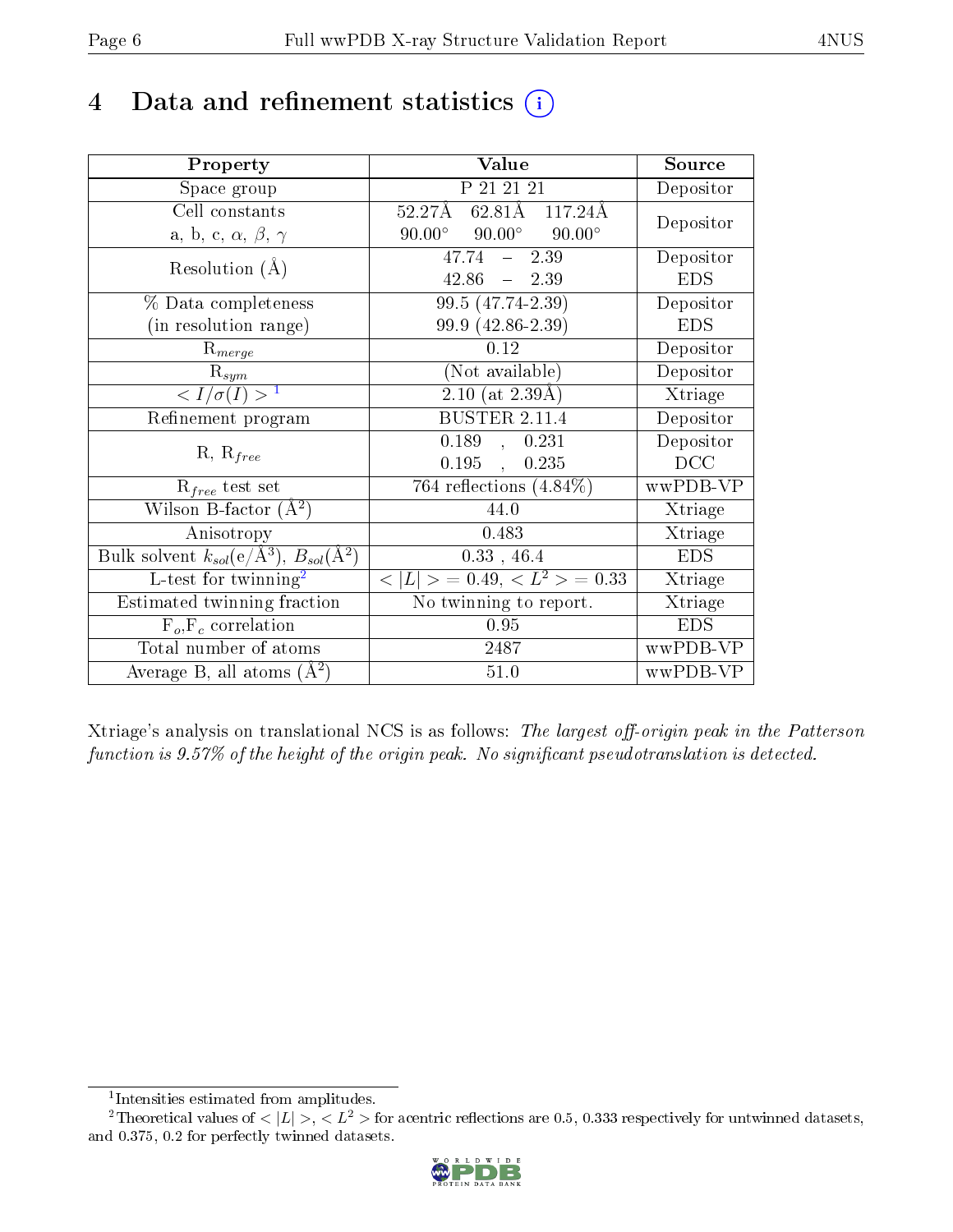# 5 Model quality  $(i)$

### 5.1 Standard geometry  $\overline{()}$

Bond lengths and bond angles in the following residue types are not validated in this section: 2NK

The Z score for a bond length (or angle) is the number of standard deviations the observed value is removed from the expected value. A bond length (or angle) with  $|Z| > 5$  is considered an outlier worth inspection. RMSZ is the root-mean-square of all Z scores of the bond lengths (or angles).

| $Mol$   Chain |      | Bond lengths                    | Bond angles |        |  |
|---------------|------|---------------------------------|-------------|--------|--|
|               |      | RMSZ $ #Z  > 5$ RMSZ $ #Z  > 5$ |             |        |  |
|               | 0.51 | 0/2467                          | 0.66        | 0/3326 |  |

There are no bond length outliers.

There are no bond angle outliers.

There are no chirality outliers.

There are no planarity outliers.

#### 5.2 Too-close contacts  $(i)$

In the following table, the Non-H and H(model) columns list the number of non-hydrogen atoms and hydrogen atoms in the chain respectively. The H(added) column lists the number of hydrogen atoms added and optimized by MolProbity. The Clashes column lists the number of clashes within the asymmetric unit, whereas Symm-Clashes lists symmetry related clashes.

| Mol |      |      | Chain   Non-H   H(model)   H(added)   Clashes   Symm-Clashes |
|-----|------|------|--------------------------------------------------------------|
|     | 2409 | 2380 |                                                              |
|     |      |      |                                                              |
|     |      |      |                                                              |
|     |      | 2400 |                                                              |

The all-atom clashscore is defined as the number of clashes found per 1000 atoms (including hydrogen atoms). The all-atom clashscore for this structure is 1.

All (7) close contacts within the same asymmetric unit are listed below, sorted by their clash magnitude.

| Atom-1           | Atom-2          |     | 7lash-<br>overlap $(A)$ |
|------------------|-----------------|-----|-------------------------|
| $1.4.86$ LYS HE? | 1: A:94: ARG·HA | .88 | 0.55                    |

Continued on next page...

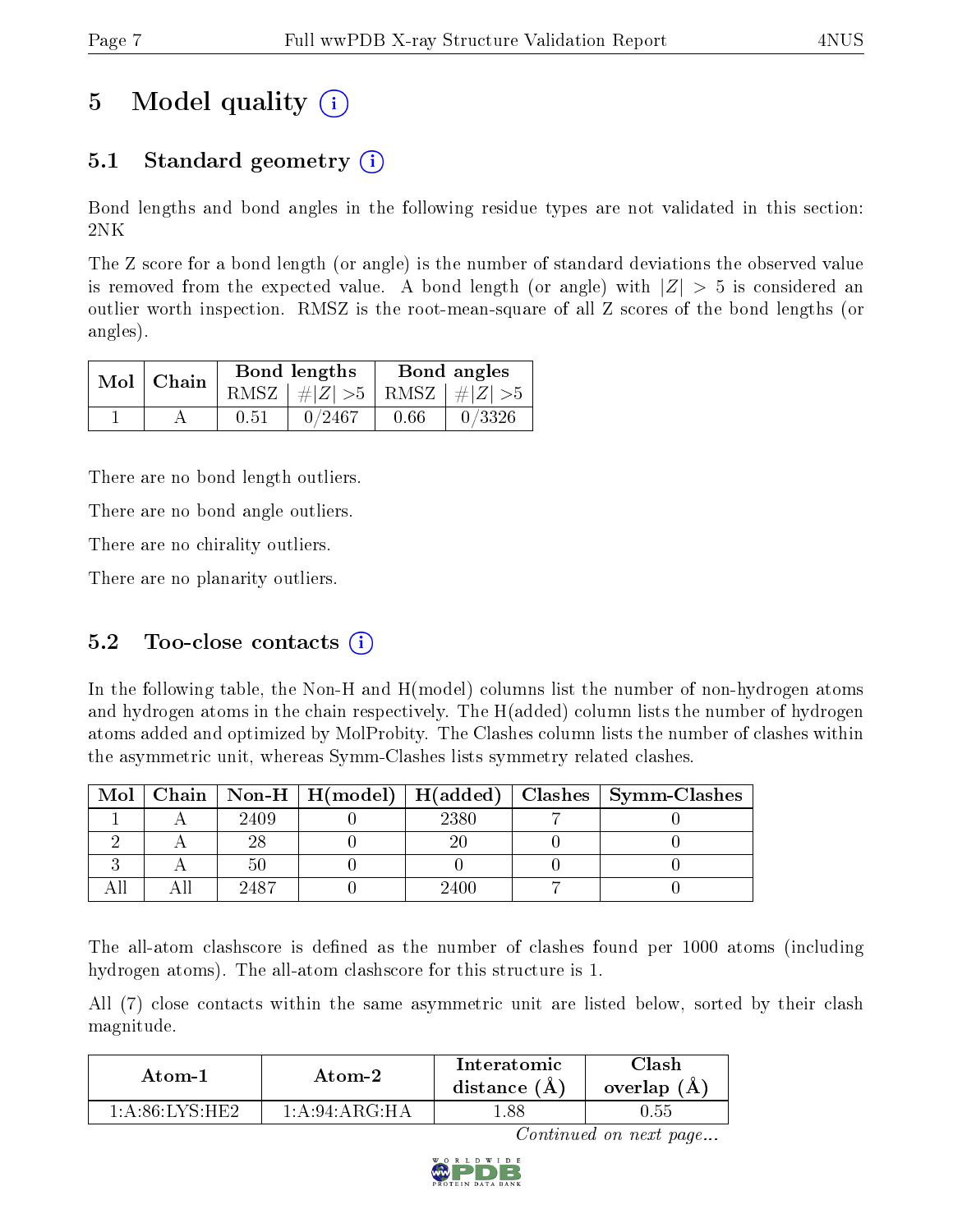|                              | Atom-2                       | Interatomic    | Clash              |
|------------------------------|------------------------------|----------------|--------------------|
| Atom-1                       |                              | distance $(A)$ | $(\AA)$<br>overlap |
| 1: A:84:LEU:HD11             | 1: A:96:LEU:HD23             | 1.90           | 0.54               |
| $1:A:\overline{316:ASP:HB3}$ | 1:A:319:GLU:HB2              | 1.93           | 0.50               |
| 1: A:232:VAL:HG21            | $1:\overline{A}:273:ARG:HG2$ | 1.95           | 0.49               |
| 1:A:150:LEU:HD21             | 1:A:208:LYS:HG3              | 1.94           | 0.48               |
| 1:A:150:LEU:CD2              | 1:A:208:LYS:HG3              | 2.47           | 0.44               |
| 1:A:138:GLN:HB3              | $1:$ A:143:LEU:HD23          | 2.03           | 0.40               |

Continued from previous page...

There are no symmetry-related clashes.

#### 5.3 Torsion angles  $(i)$

#### 5.3.1 Protein backbone  $(i)$

In the following table, the Percentiles column shows the percent Ramachandran outliers of the chain as a percentile score with respect to all X-ray entries followed by that with respect to entries of similar resolution.

The Analysed column shows the number of residues for which the backbone conformation was analysed, and the total number of residues.

| $\mid$ Mol $\mid$ Chain $\mid$ | Analysed Favoured   Allowed   Outliers   Percentiles |  |                                                                                  |  |
|--------------------------------|------------------------------------------------------|--|----------------------------------------------------------------------------------|--|
|                                | $298/323$ (92\%)   289 (97\%)   9 (3\%)              |  | $\begin{array}{ c c c c }\n\hline\n\multicolumn{1}{ c }{100} & 100\n\end{array}$ |  |

There are no Ramachandran outliers to report.

#### 5.3.2 Protein sidechains  $(i)$

In the following table, the Percentiles column shows the percent sidechain outliers of the chain as a percentile score with respect to all X-ray entries followed by that with respect to entries of similar resolution.

The Analysed column shows the number of residues for which the sidechain conformation was analysed, and the total number of residues.

| $\mid$ Mol $\mid$ Chain | Analysed                                | Rotameric   Outliers   Percentiles |       |  |
|-------------------------|-----------------------------------------|------------------------------------|-------|--|
|                         | $254/284$ (89\%)   251 (99\%)   3 (1\%) |                                    | 71 85 |  |

All (3) residues with a non-rotameric sidechain are listed below:

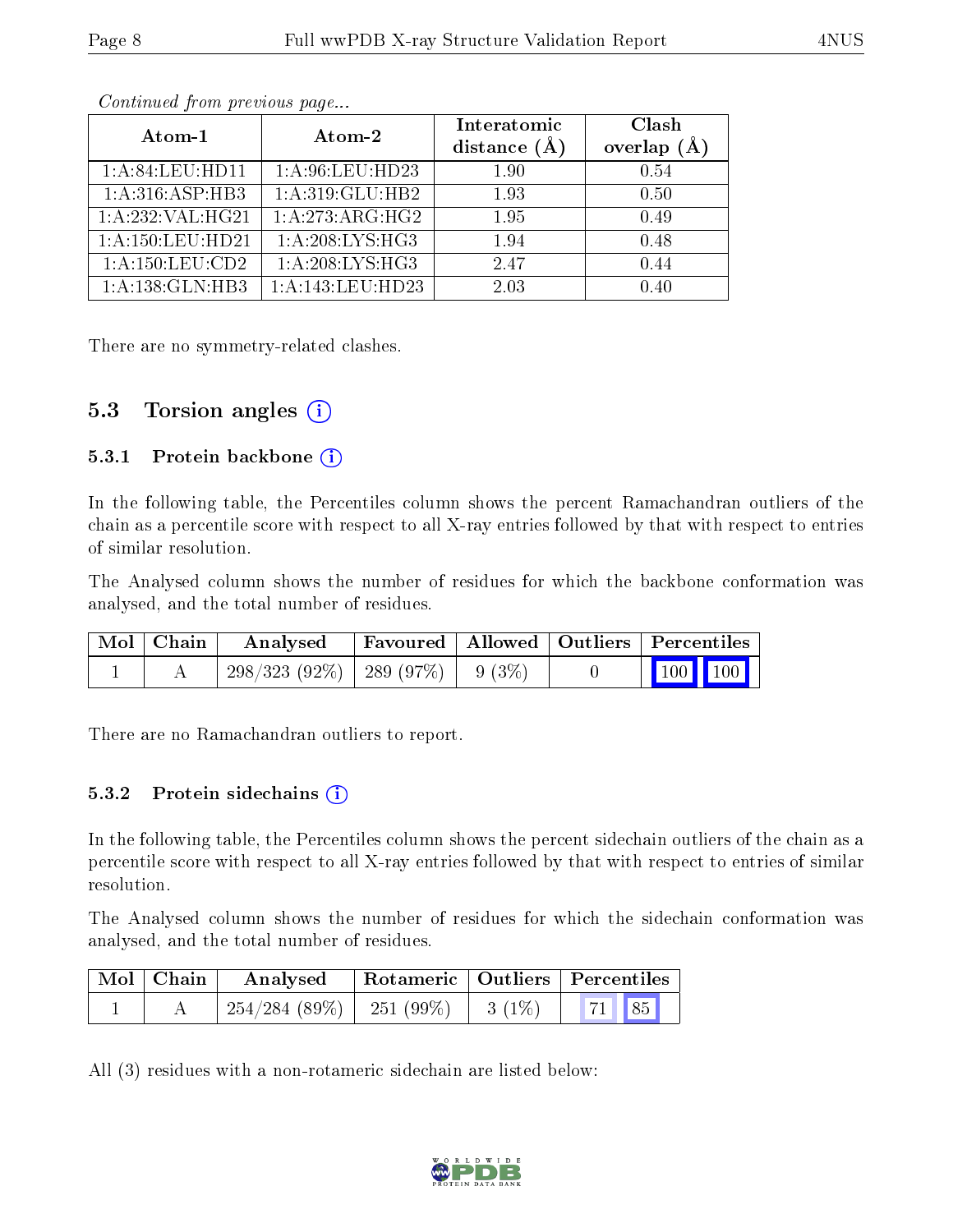| Mol | Chain | Res | 'Type       |
|-----|-------|-----|-------------|
|     |       |     |             |
|     |       | 119 | ${\rm ARG}$ |
|     |       | 158 | ARG         |

Some sidechains can be flipped to improve hydrogen bonding and reduce clashes. There are no such sidechains identified.

#### 5.3.3 RNA  $(i)$

There are no RNA molecules in this entry.

#### 5.4 Non-standard residues in protein, DNA, RNA chains  $(i)$

There are no non-standard protein/DNA/RNA residues in this entry.

#### 5.5 Carbohydrates  $(i)$

There are no carbohydrates in this entry.

#### 5.6 Ligand geometry (i)

1 ligand is modelled in this entry.

In the following table, the Counts columns list the number of bonds (or angles) for which Mogul statistics could be retrieved, the number of bonds (or angles) that are observed in the model and the number of bonds (or angles) that are defined in the Chemical Component Dictionary. The Link column lists molecule types, if any, to which the group is linked. The Z score for a bond length (or angle) is the number of standard deviations the observed value is removed from the expected value. A bond length (or angle) with  $|Z| > 2$  is considered an outlier worth inspection. RMSZ is the root-mean-square of all Z scores of the bond lengths (or angles).

|     | Mol   Type   Chain   Res |      |  |          |      | Link                                                                             |          | Bond lengths |         |  | Bond angles |  |
|-----|--------------------------|------|--|----------|------|----------------------------------------------------------------------------------|----------|--------------|---------|--|-------------|--|
|     |                          |      |  | Counts   |      | $\mid$ RMSZ $\mid$ $\# Z  > 2$ $\mid$ Counts $\mid$ RMSZ $\mid \# Z  > 2$ $\mid$ |          |              |         |  |             |  |
| 2NK |                          | 1001 |  | 31,31,31 | 0.44 |                                                                                  | 43,44,44 |              | $(9\%)$ |  |             |  |

In the following table, the Chirals column lists the number of chiral outliers, the number of chiral centers analysed, the number of these observed in the model and the number defined in the Chemical Component Dictionary. Similar counts are reported in the Torsion and Rings columns. '-' means no outliers of that kind were identified.

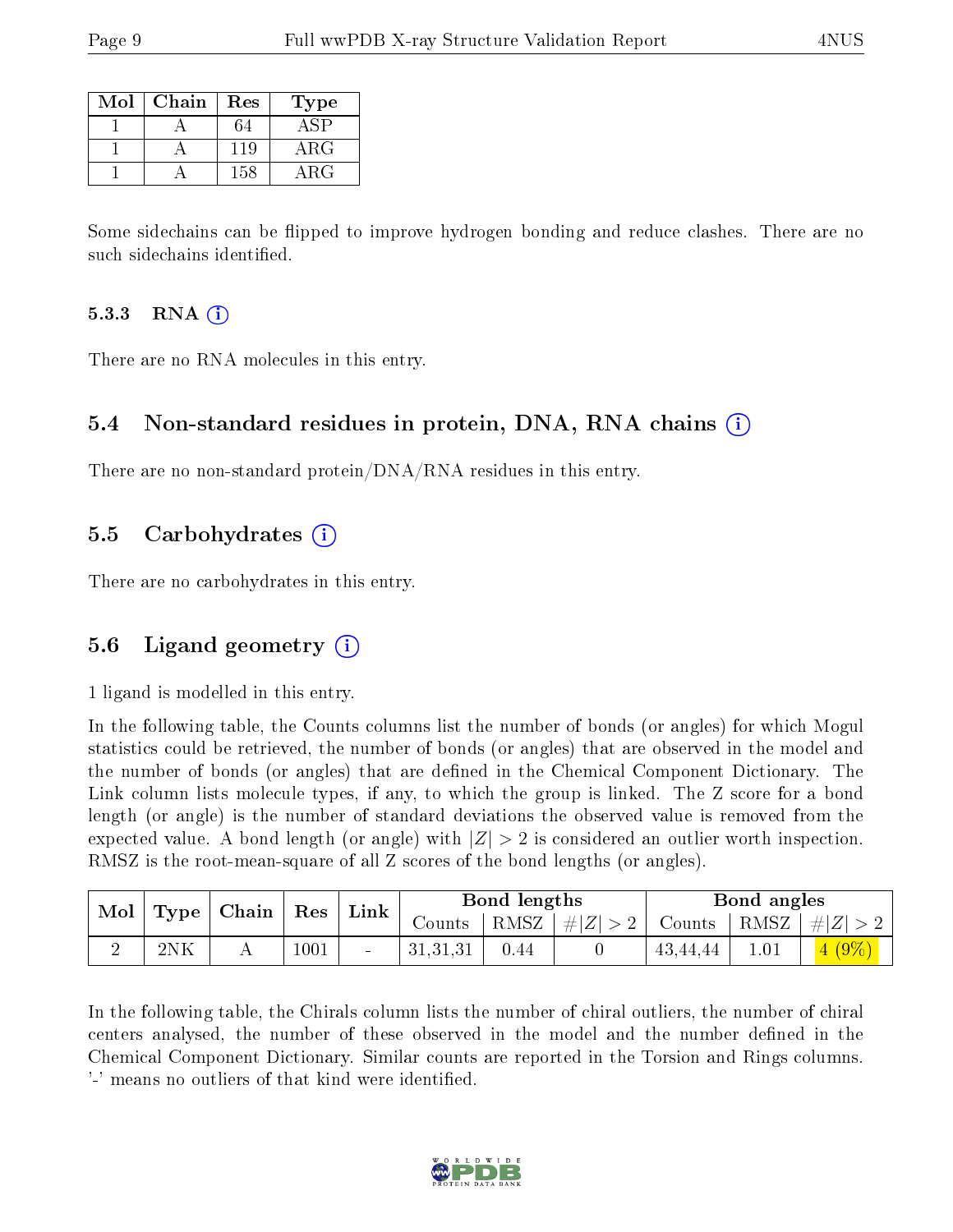|     |      |        | Mol   Type   Chain   Res   Link   Chirals   Torsions   Rings |  |
|-----|------|--------|--------------------------------------------------------------|--|
| 2NK | 1001 | $\sim$ | $\mid 0/12/22/22 \mid 0/4/4/4 \mid$                          |  |

There are no bond length outliers.

All (4) bond angle outliers are listed below:

| Mol | Chain | Res  | Type | Atoms            |         | Observed $(°)$ | Ideal (°) |
|-----|-------|------|------|------------------|---------|----------------|-----------|
|     |       | 1001 | 2NK  | $F1-C9-C10$      | 3.45    | 119.69         | 117.13    |
|     |       | 1001 | 2NK  | $C8-C9-C10$      | $-3.21$ | 121.28         | 123.79    |
|     |       | 1001 | 2NK  | $O1-C10-C9$      | 2.69    | 127.97         | 120.37    |
|     |       | 1001 | 2NK  | $O1 - C10 - C11$ | $-2.14$ | 114.33         | 120.37    |

There are no chirality outliers.

There are no torsion outliers.

There are no ring outliers.

No monomer is involved in short contacts.

The following is a two-dimensional graphical depiction of Mogul quality analysis of bond lengths, bond angles, torsion angles, and ring geometry for all instances of the Ligand of Interest. In addition, ligands with molecular weight > 250 and outliers as shown on the validation Tables will also be included. For torsion angles, if less then 5% of the Mogul distribution of torsion angles is within 10 degrees of the torsion angle in question, then that torsion angle is considered an outlier. Any bond that is central to one or more torsion angles identified as an outlier by Mogul will be highlighted in the graph. For rings, the root-mean-square deviation (RMSD) between the ring in question and similar rings identified by Mogul is calculated over all ring torsion angles. If the average RMSD is greater than 60 degrees and the minimal RMSD between the ring in question and any Mogul-identified rings is also greater than 60 degrees, then that ring is considered an outlier. The outliers are highlighted in purple. The color gray indicates Mogul did not find sufficient equivalents in the CSD to analyse the geometry.

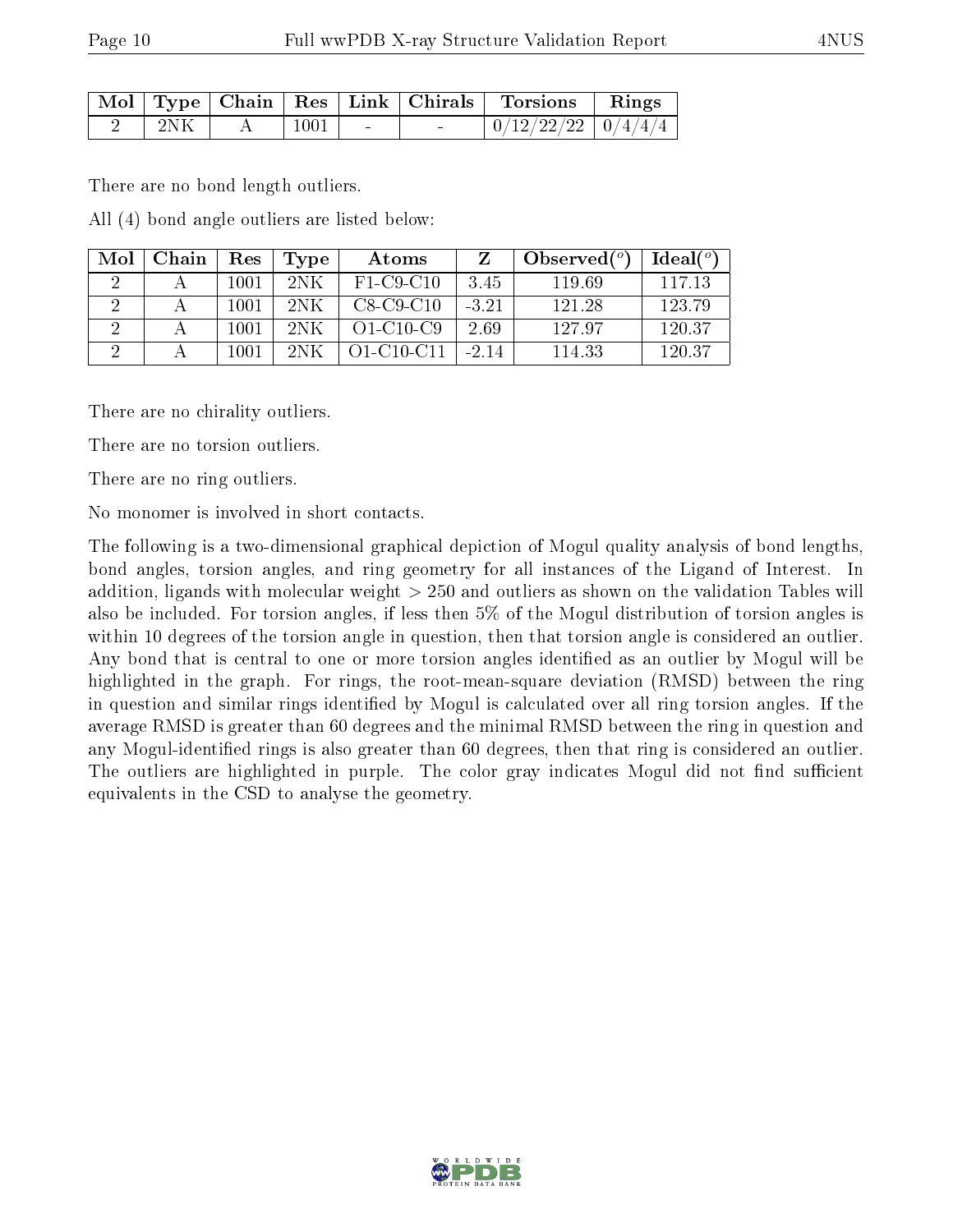

### 5.7 [O](https://www.wwpdb.org/validation/2017/XrayValidationReportHelp#nonstandard_residues_and_ligands)ther polymers (i)

There are no such residues in this entry.

### 5.8 Polymer linkage issues (i)

There are no chain breaks in this entry.

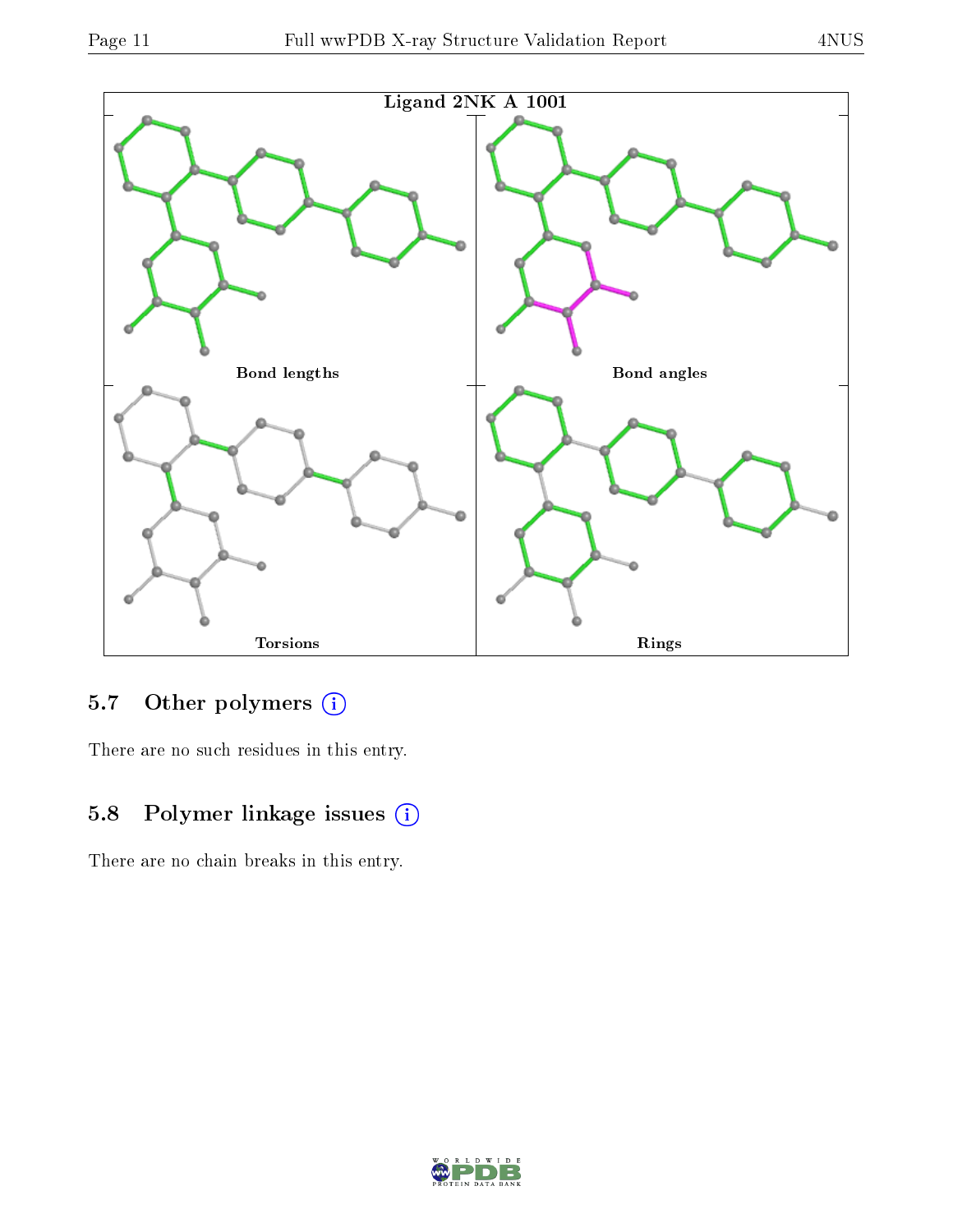### 6 Fit of model and data  $\left( \cdot \right)$

### 6.1 Protein, DNA and RNA chains (i)

In the following table, the column labelled  $#RSRZ>2'$  contains the number (and percentage) of RSRZ outliers, followed by percent RSRZ outliers for the chain as percentile scores relative to all X-ray entries and entries of similar resolution. The OWAB column contains the minimum, median,  $95<sup>th</sup>$  percentile and maximum values of the occupancy-weighted average B-factor per residue. The column labelled  $Q < 0.9$  lists the number of (and percentage) of residues with an average occupancy less than 0.9.

| $\vert$ Mol $\vert$ Chain $\vert$ |                      | $\mid$ Analysed $ \langle \mathrm{RSRZ}\rangle\mid$ # $\mathrm{RSRZ}\!\!>\!2$ |  | $\vert$ OWAB( $\rm{\AA}^2$ ) $\vert$ Q<0.9 $\vert$ |  |
|-----------------------------------|----------------------|-------------------------------------------------------------------------------|--|----------------------------------------------------|--|
|                                   | 301/323 (93%)   0.13 |                                                                               |  | $\vert 8 (2\%) 54 52 \vert 29, 49, 81, 100 \vert$  |  |

All (8) RSRZ outliers are listed below:

| Mol | Chain | Res | <b>Type</b> | <b>RSRZ</b> |
|-----|-------|-----|-------------|-------------|
| 1   | А     | 106 | THR         | 5.3         |
| 1   |       | 283 | ALA         | 2.8         |
| 1   | А     | 221 | HIS         | 2.6         |
| 1   |       | 105 | ALA         | 2.6         |
| 1   |       | 74  | LEU         | 2.2         |
| 1   |       | 107 | <b>LEU</b>  | 2.2         |
|     |       | 73  | VAL         | 2.2         |
|     |       | 220 | ASP         | $2.1\,$     |

#### 6.2 Non-standard residues in protein, DNA, RNA chains  $(i)$

There are no non-standard protein/DNA/RNA residues in this entry.

#### 6.3 Carbohydrates (i)

There are no carbohydrates in this entry.

#### 6.4 Ligands  $(i)$

In the following table, the Atoms column lists the number of modelled atoms in the group and the number defined in the chemical component dictionary. The B-factors column lists the minimum, median,  $95<sup>th</sup>$  percentile and maximum values of B factors of atoms in the group. The column labelled  $Q< 0.9$ ' lists the number of atoms with occupancy less than 0.9.